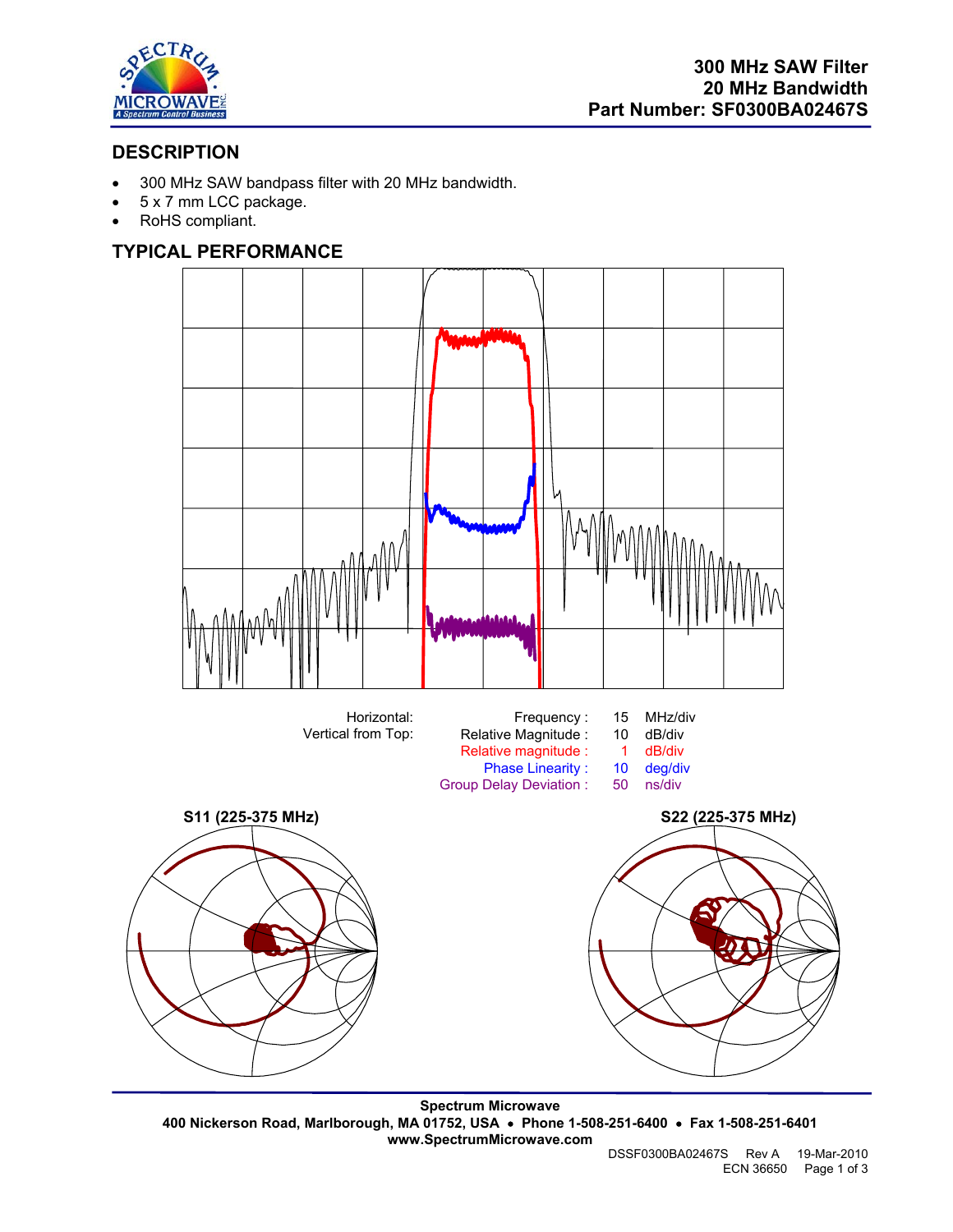

# **SPECIFICATION**

| <b>Parameter</b>                      | <b>Min</b> | <b>Typ</b> | <b>Max</b>               | <b>Units</b> |
|---------------------------------------|------------|------------|--------------------------|--------------|
| Center Frequency, $F_c$ <sup>1</sup>  |            | 300.00     |                          | MHz          |
| Insertion Loss <sup>2</sup>           |            | 7.6        | 12                       | dB           |
| 1 dB bandwidth                        | 20.0       | 24.8       | $\overline{\phantom{0}}$ | MHz          |
| 3 dB Bandwidth                        | 21.0       | 27.9       |                          | MHz          |
| 40 dB bandwidth                       |            | 37.8       | 40.0                     | MHz          |
| Amplitude Ripple (Fc +/- 8 MHz)       |            | 0.5        | 0.8                      | $dB$ p-p     |
| Group Delay Variation (Fc +/- 10 MHz) |            | 35         | 100                      | ns/div       |
| Rejection (150 MHz to 275 MHz)        | 40         | 45         |                          | dB           |
| Rejection (325 MHz to 450 MHz)        | 40         | 42         |                          | dB           |
| Temperature Coefficient of Frequency  |            | $-94$      |                          | ppm/°C       |
| Source/Load Impedance                 |            | 50         |                          | ohms         |
| <b>Ambient Temperature</b>            |            | 25         |                          | $^{\circ}$ C |

Notes: 1. Measured as mean of the lower and upper 3 dB band edge frequencies. 2. Minimum loss within the passband.

## **MAXIMUM RATINGS**

| Parameter                          | <b>MID</b> | vax |     |
|------------------------------------|------------|-----|-----|
| Storage Temperature Range          | -40        |     |     |
| <b>Operating Temperature Range</b> | -40        |     |     |
| Input Power Level                  |            |     | dBm |

# **MATCHING CIRCUIT**



### Notes:

- 1. Recommend use of 2% tolerance matching components.
- 2. Component values are for reference only and may change depending on board layout.